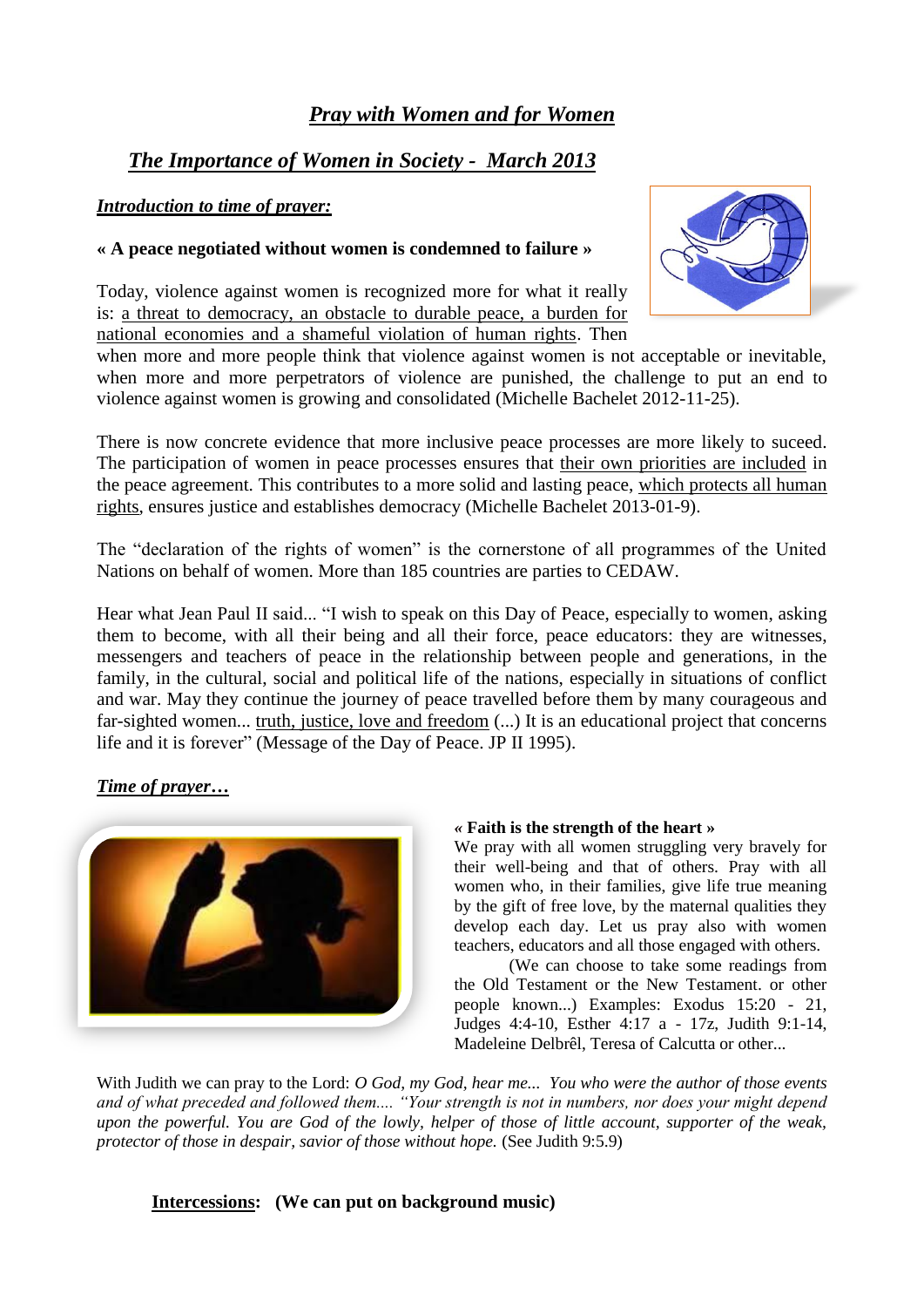#### *Lord, make me an instrument of peace*

Bless all women who work every day to bring peace to their community, their homes and their hearts. Give them the strength to continue to change swords into ploughshares.

#### *Where there is hatred, may I bring love*

We pray for all the women who face prejudice, inequality and gender discrimination. Help us to see and deal with discrimination against women, regardless of the form it takes.

## *Where there is injury, may I bring pardon*

Comfort women who suffer the pain of war, violence and abuse. Help them to become the instruments of their own reconciliation and appeasement.

## *Where there is discord, may I bring harmony*

Forgive all the women and men who have left differences feed hatred and discrimination. May the example of your respect for all creation help us to see that we are equal partners in the stewardship of our world.

## *Where there is error, may I bring truth*

Comfort women who are struggling in the darkness of abuse, poverty and loneliness. May we keep us with them in the light, to acknowledge their pain and try to remove the burden of shame or embarrassment.

#### *Where there is doubt, may I bring faith*

We pray for all the women who live in fear of their husband, their brother, their father... and forces that control their lives. Help them to be able to be themselves in truth with your eternal love and faith in You.

#### *Where there is despair, may I bring hope* We pray for all the women who live in despair, poverty, violence, trafficking, slavery and abuse. That the light of your love may bring them hope.

## *Where there is sadness, may I bring joy*

Help us to see the strength and goodness in every woman and every man. Transform our hearts so that they celebrate the love and grace of all persons. And may we be blessed with the courage of Saint Clare of Assisi, Sainte Marie Euphrasia, Saint Catherine of Siena and other Saints of each of our countries, to follow our own path of love for You and all our sisters and brothers...

Each person in the group, who wishs can speak freely and share their intentions... It is possible that each carries a lighted candle or lights a candle in expressing the intention.

When all those wishing to speak have finished, we repeat: O God, my God, hear me... You who were the author of those events and of what preceded and followed them.... "Your strength is not in numbers, nor does your might depend upon the powerful. You are God of the lowly, helper of those of little account, supporter of the weak, protector of those in despair, savior of those without hope. (Judith 9:5-9)

*We pray also with women of the N.T. 'Jesus takes the initiative in conversation with women, announcing healing, forgiveness and peace. (Mk. 5:27-34)* 

*Mark 5:41 "Talitha Kum" Give a hand to all those who need assistance. To all those who are sufferig in our society...*

 **Moment of silence… then we can read the following text or another one....**